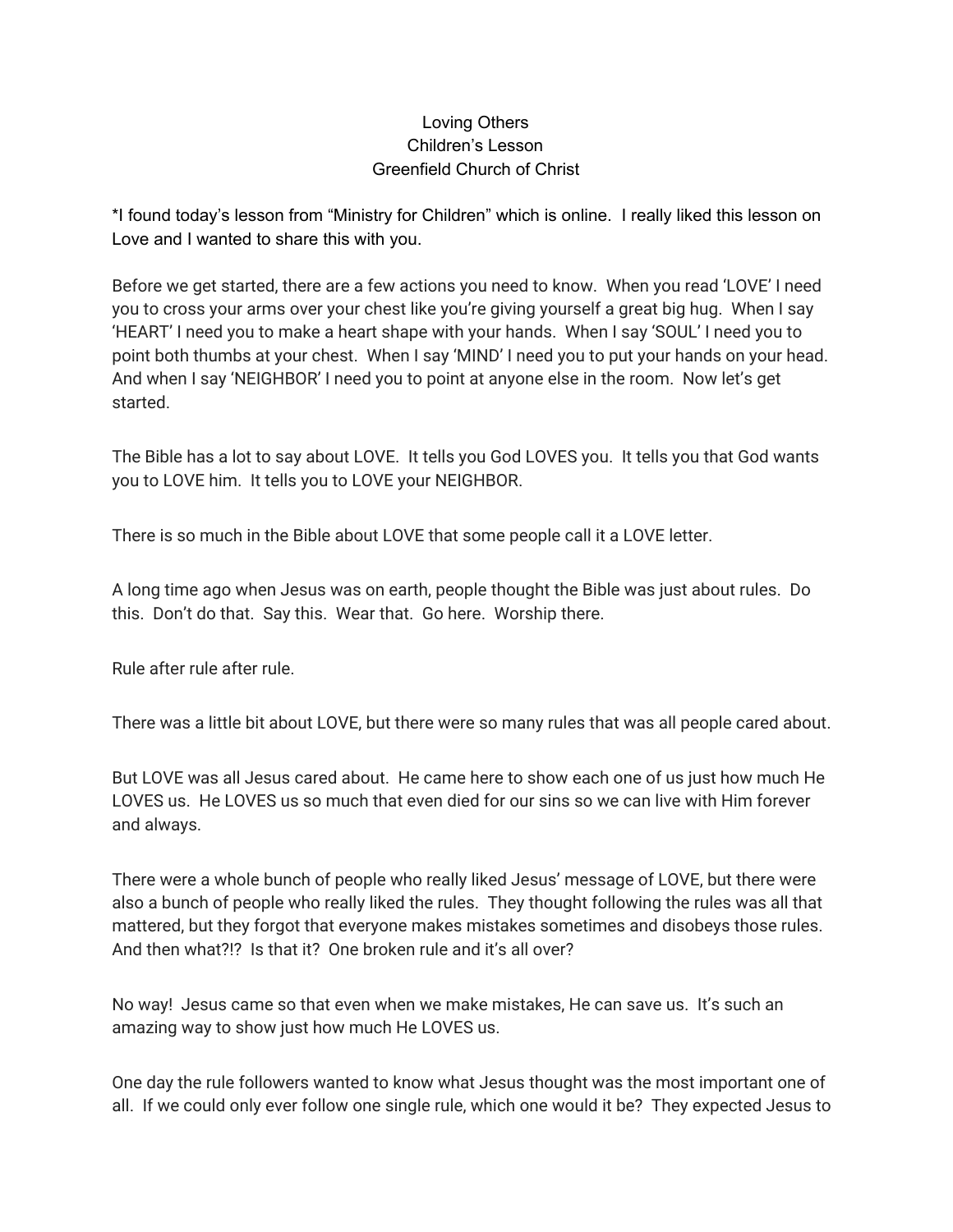say one of the 10 Commandments; like obeying your parents, or keeping the Sabbath a day only for God. But Jesus had an even better one. The best rule of all, and it's all about LOVE.

Jesus said, "LOVE the Lord your God with all your HEART and with all your SOUL and with all your MIND. This is the first and greatest commandment. And the second is like it: LOVE your NEIGHBOR as yourself. All the Law and the Prophets hang on these two commandments." – Matthew 22:37-40 NIV

Jesus turned all of those rules into just two simple ones. LOVE God. And LOVE others.

When you help others, that's a way of loving them. And when you obey your parents, that's a way of loving them. Every single rule can fit into one of those two. It was so simple.

Now what do you think it means to LOVE God with all your HEART, SOUL, and MIND? It really just means that you LOVE Him completely. So you can't just say you LOVE God, or just put money in the offering, or just listen to the sermon; you need to LOVE God all the time and in every way.

And thankfully, Jesus LOVES us so much that forgives us when we forget to LOVE Him and our NEIGHBORS like we should. Which is great news, because everyone could use a little love!

You are loved, Ms. Shantelle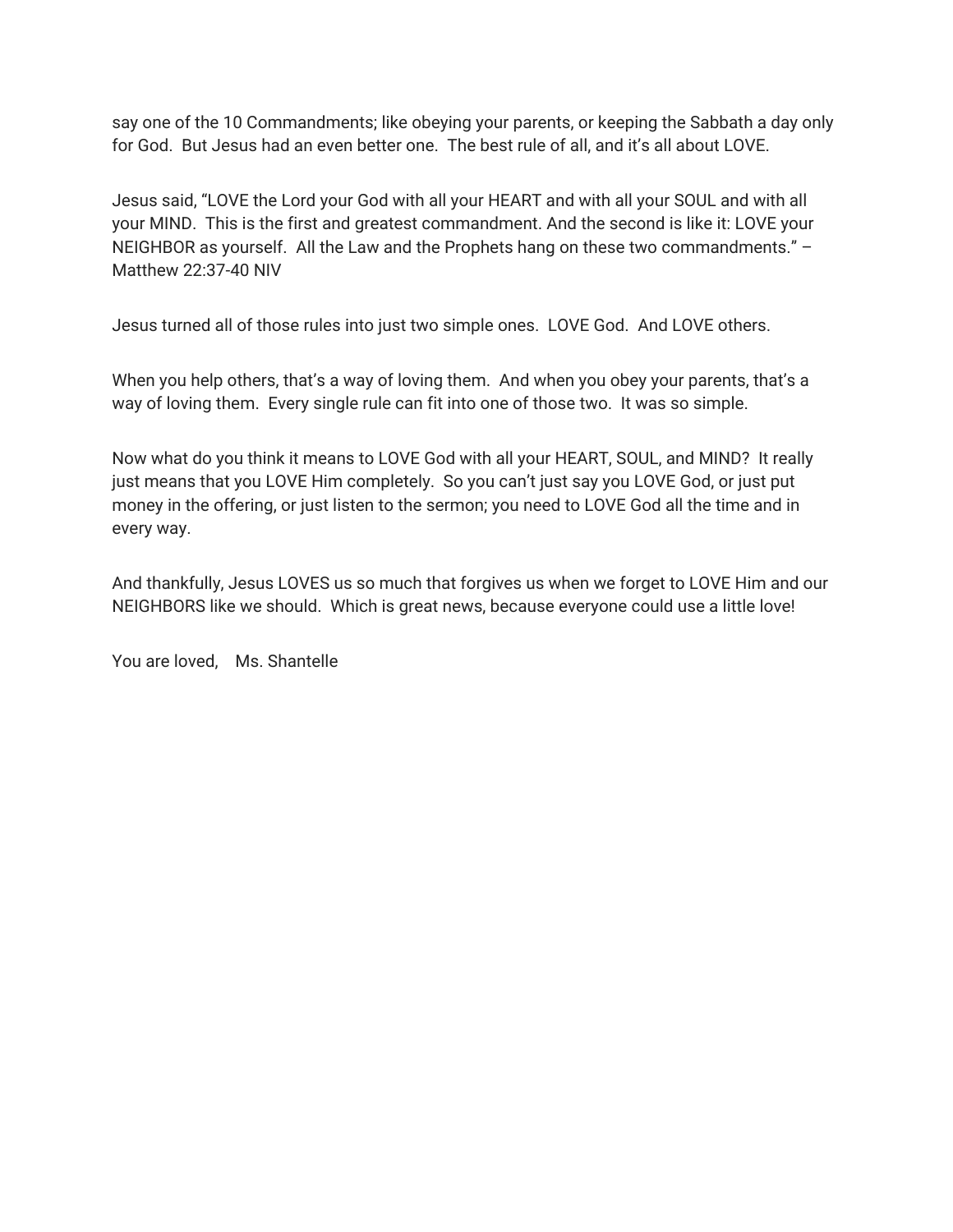

For our craft, with a parent's help, cut out some colorful hearts like shown above. Hook them together to form a heart paper chain to hang in your room. When you see it, remember that we need to show love to all we meet!